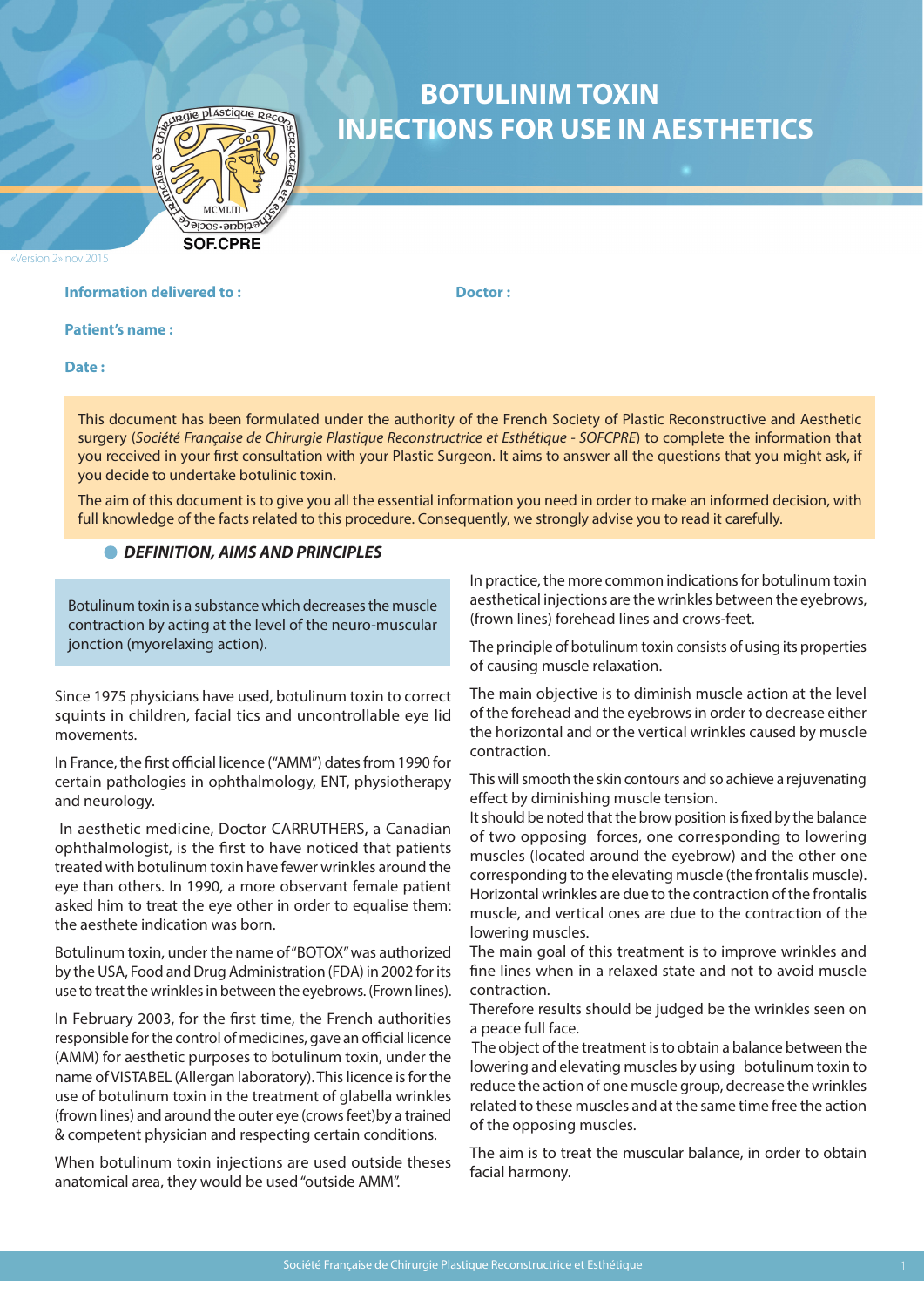Treatment with botulinum toxin should be planned and managed over a period of time It is preferable at the first session, to treat progressively and to avoid the risk of "doing too much".

It is better to obtain a moderate result from the first session rather than a too severe one, it is not wise to try and obtain the maximum results possible from the first session of injections. For some people it can be necessary modify doses for several sessions before finding the optimum treatment for the individual person.

# **• BEFORE THE INJECTIONS**

To minimize the risk of bleeding in the areas of the injections it is very important, to avoid taking aspirin for 15 days before and after the session.

There is no need for any special preparation. On the day of injection you don't need to be fasting. It is recommended to come without any make-up or to remove it just before the injection.

**Contra-indications**: to Treatment with botulinum toxin

• Certain neuromuscular diseases, such as myasthenia

• Pregnancy and breast feeding: even if the pregnancy is only few days old, you must reschedule the injections after your pregnancy and breast feeding,. In case of doubt it is advisable to take a test and inform your physician.

• Known hyper sensibility to botulinum neurotoxin A or to serum-albumin

• Treatment with antibiotics from the amino-side group ( particularly Amiklin, Gentamycin)

### • **There are also a certain number of precautions** :

**.** If you are treated, with botulinum toxin injections, for pathological spasms, if you had an episode of facial paralysis, if you suffer of neuromuscular disease or blood clotting difficulties (treatment with anticoagulants) you must tell your physician who plans to do your aesthetic botulinum toxin injections. He will judge himself, after contacting your GP, if it is advisable or not to perform these injections and how to do it.

• If before injections, you take medicine, like anti-coagulating drugs or aspirin or antibiotics or if you have any health problems (infections, flu, dental abscess ...) you must imperatively tell your physician before the injections.

• Do not hesitate to tell your physician even minor health problems, in order to judge if the injections are advisable.

• You must ask all the questions that you have and mention all the treatments, you have had or are still having.

# *TYPE OF ANESTHESIA*

No anaesthesia is needed.

# *INJECTIONS PERFORMANCE*

The tratment is done in the doctor's office or in an hospital, depending on your dostor's choice and habits.

This treatment consists on a serie of facial injections. The needle is fine and the injections are usually no very painful.

The time treatment is a few minutes.



# *AFTER THE TREATMENT : THE FOLLOW-UP*

During the two hours following the injections, it is advisable not to do intensive sports and not to lie down. It is also advisable to avoid facial manipulation or massage for 24 hours following the session.

It is very important to minimize the risks of bruises or bleeding at the treated area, for 15 days before and after injections, in order to avoid injected substance leaking into muscles around the area which could produce undesirable side effects.

However, during the three days following injections, it is advised to strongly contract the injected muscles, three times a day, for about 5 seconds per muscle.

Usually, there are few signs after injection. Some slightly swollen marks may stay for 20 to 30 minutes before disappearing. The patients can go back to their normal life after the injections. Some rare undesirables but transitory effects may occur like:

• Redness at the injected points, rarely persisting more than 3 to 6 days.

• Ecchymosis (bruises), rarely observed and may stay a couple of days.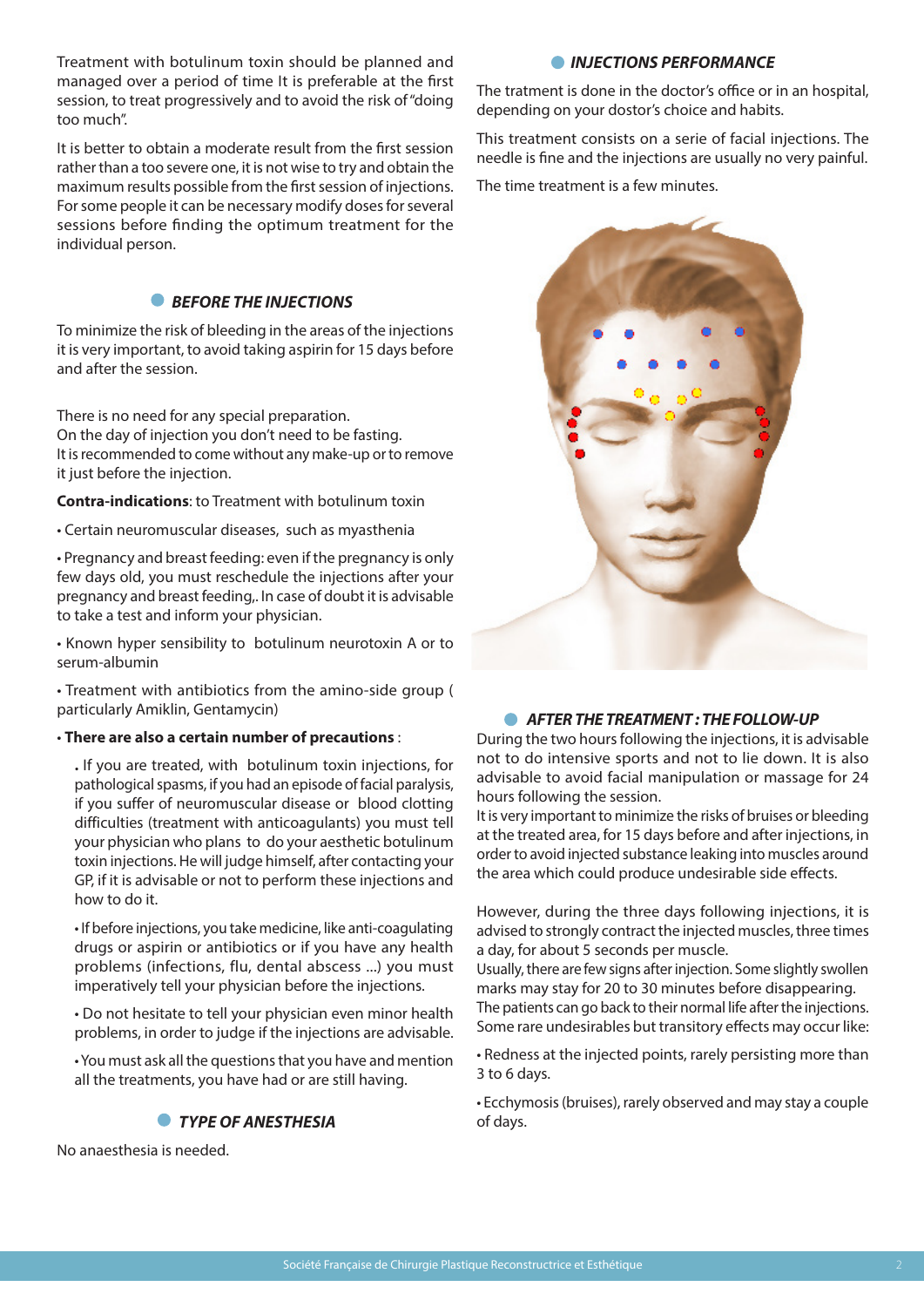• Oedema : a swelling, more often around the eyes, may appear progressively within 4 to 5 days and then decrease within a few days or weeks.

• Sensibility failure : an impression of tension or rigidity of the forhead, mouth or neck , depending on the treated area, as well as a modified sensibility, related to the feeling of a "cardboard" skin, may stay for a several days.

• Fleeting ocular or facial pains : such pains have very exceptionally been described in the treated region.

However, if you have any worry in the post injection period, don't hesitate to contact your physician.

# *THE RESULT*

The expected results consists of diminished wrinkles while limited movement continues.

It is obtained within 3 to 15 days following the injections.

**Effects** : you can see the result after a few days, but for about 15 days, the effects on the face may be variable (even sometimes possibly asymetrical) before stabilizing.

The result obtained after the first session stays 3 to 6 months averagely, after which the injection can be renewed.

Object of these injections is to enable an improvement but not to obtain perfection.

If the objectives of the person are realistic then results are very satisfying.

**Interval between sessions of Injections** : Injections have to be done several times, at intervals of 3 to 6 months, before obtaining a stable result.

After the second session, results may be more durable (6 to 8 months).

Injections may then be repeated every 3 to 6 months.

But we recommend never repeating injections at an interval of less than 3 months to avoid creating resistance to the substance, due to "a vaccination like effect".

The results can be stabilized after 3 sessions but, in certain cases, 8 to 10 sessions may be needed to get a relatively constant result.

On the contrary, if injections are stopped the muscle will return to its former function.



# **Localized imperfections**

In a few cases, some localized imperfections (persistence of small wrinkles) may be seen which are not "real complications" are. They depend on the previous aspect of the skin, which may have been already marked with deep indelible "tissue fracture" due to the age of the wrinkle.

There may exist insufficient or even asymmetrical results: they are related to the fact, we have more or less strong muscles which are often asymmetrical.

These imperfections are usually treated with a complementary botulinum toxin injection, a month after the first injections.

However it must be , we must underlined that if a localized

complementary injection may be indicated to improve the result, it shouldn't be done before 15 days after the session because the balance between the different muscles takes 15 days to establish.

## **Residual asymetry**

An asymmetry between the two sides of the face as well as more marked winkles on side than the other exists most often before the injections. The muscle responsible for wrinkles can be stronger on side than on the other. This is generally analyzed before the injections. In such a case, the injections will be adapted to be slightly differently on one side compared with the other.

 Nevertheless, a residual asymmetry can persist and eventually need a complementary injection.

Aesthetical procedures aim to render the patient happier, in a realistic way. But sometimes, we cannot obtain the persons wishes and the procedure may unfortunately increase pre-existing psychological problems. The post-injection experience can extremely different from one patient to the other and this even in case of a comparable aesthetic result.

 In the case of treatment with botulinum toxin, rejuvenation is obtained with the contra party of some decrease or even disappearance of certain facial expressions. This aspect of this treatment would have been evaluated with you to avoid disappointment especially if you are an actor or public figure etc......

# *POSSIBLE COMPLICATIONS*

The complications are very rares.

The possible complications known at present are the following:

# **Facial complications :**

**•** Headache : it can appear after the first injections and disappear within a few hours to a few days.

**•** Drooping Eyebrow: frontal injection may produce a slight drooping of the eyebrows. This is generally due to an original low position of the eyebrows. It will usually regress within a few weeks.

**•** Drooping eyelids: the injection of the glabella region may induce a partial drooping of the upper eyelid which can stay for 4 to 8 weeks. This is rare (less than 1% of the cases) and always disappears within a few weeks.

**•** Discomfort when smiling and swallowing: injection in the lips may induce a discomfort when smiling or small abnormal movements. Injections in the neck may produce swallowing difficulties.

**•** Eye dryness : due to a decrease in the secretion of tear's, which can produce keratitis, especially in patients with contact lenses (these patients should be careful to hydrate their cornea).

**•** Paradoxical muscle contraction and mimic disturbance: in the days following injection, the muscles may present some paradoxical movements (spontaneous contraction) these are of no lasting importance.